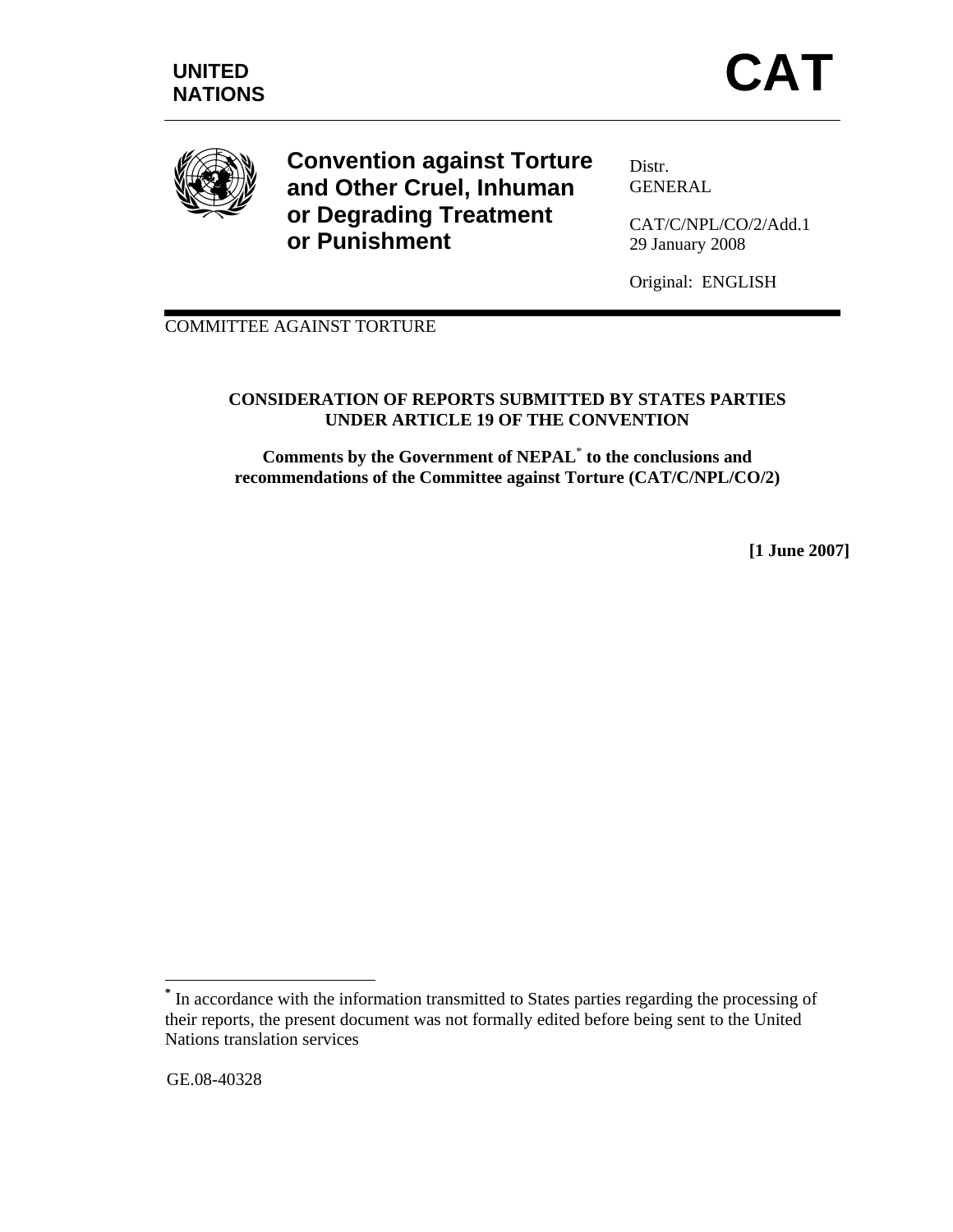# **Recommendations, paragraphs 12 and 13**

# **Definition and widespread use of torture**

1. A draft Torture Act has been prepared which incorporates the definitionof torture in the spirit of the Article 1 of the Torture Convention. The draft has been referred to the Ministry of Lsw, Justice and Parliamentary Affairs for technical approval. The draft Act Broadens and widens the definition of torture in the spirit of the torture convention.

2. As far as the allegation of the widespread use of torture ins concerned, the democratic government of Nepal does not condone torture of any kind. The laws of the land and the policy of the State are geared tocompletely ban torture of all kinds. Government does not spare anyone found guilty of involving in torture is who is liable to a starn punishment. Isolaed and sporadic incidents cannot be genrelized as widespread use of torture. This has to be viewed in the changed context of the country where overall human rights situation has improved fundamentally after April 2006.

# **Recommendation, paragraph 14**

## **Detention**

3. The Terrorist and Disruptive Act (Control and Punishment) Ordinance, 2004 has been repealed. No person has been detained under the Public Security Act. The Interim Constitution of Nepal has made mandatory provision that any detained person has to be present before the competent judicial authority within 24 hours of the arrest and one should not be held longer without the order of the court. The Government of Nepal has been seriously implementing these provisions and is totally committed to upheld this constitutional imperative. The Government has sincerely adhered to the principles of internationally recognized human rights and fundamental freedom and is totally committed to uphold them. Article 118 of the Civil Code (Muluki Ain) requires an accused to remain in judicial custody only for trial of certain serious crimes or under certain exceptional circumstances. In rest of the cases, accused are tried under bail or without requiring them to remain in custody.

# **Recommendation, paragraph 15**

# **National Human Rights Commission**

4. The Government of Nepal has been cooperating with all works of the National Human Rights Commission. It has responded properly and adequately to the queries sent by the commission and has extended all cooperation in its tasks of monitoring human rights situation in the country. The Government has taken appropriate actions to provide compensation to the victims of human rights violation as per the recommendation of the NHRC. Thirteen victims of human rights violations were provided with financial support of NRs. 16,25000.00 between December 19, 1005 to August 6, 2006.

# **Recommendation, paragraph 16**

#### **Independence of judiciary**

5. The State has adhered to the principle of judicial supremacy and all security agencies have been issued appropriate instructions to abide by the judicial orders of the courts. They have also been instructed not to arrest the individuals who have been released b y the order of the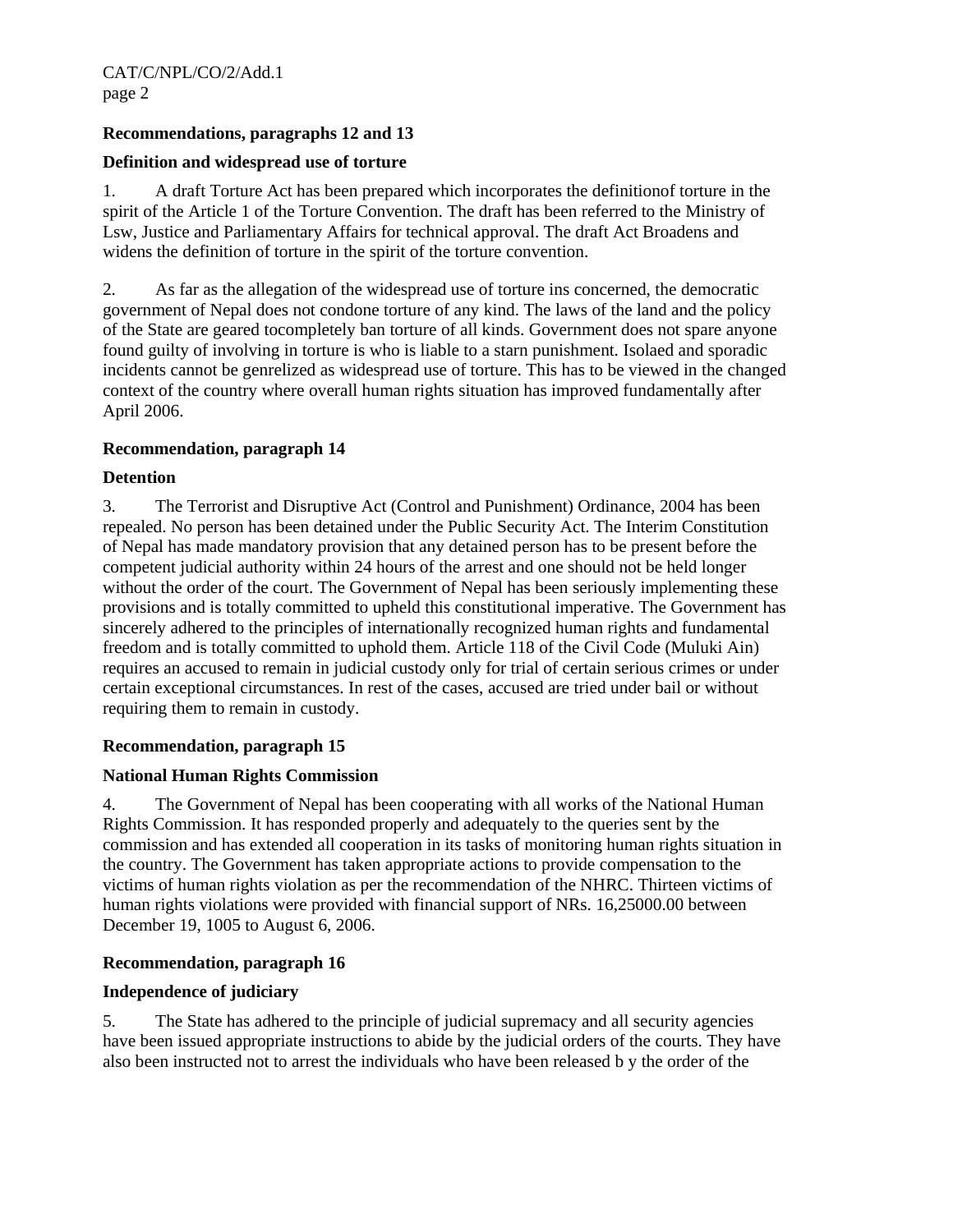CAT/C/NPL/CO/2/Add.1 page 3

court. They have no instances of such arrest by the security personnel after April 2006. The royal Commission on Control of Corruption (RCCC) constituted by the erstwhile regime has been dissolved. An independent inquiry was commissioned by the Government of Nepal to investigate the excesses done by the RCCC. Report of the inquiry has already been submitted and the Government has initiated the process of its implementation through the Commission on Investigation of Abuse of Authority.

## **Recommendation, paragraph 17**

### **Non-refoulement**

6. No one has been forcefully expelled from Nepal. As an active member of the United Nations and State party to many international human rights instruments, Nepal has been providing shelter to more than one hundred thousand Bhuranese refugees on humanitarian ground despite itself not being a State party to the Refugee Convention of 1951. There is no record of cases of extradition, forced return or expulsion of anyone from Nepal since 1994. In past three years, total 125 foreigners have been deported under the procedure established by the immigration laws of the country and after having completed due legal procedure.

## **Recommendation, paragraph 18**

# **Universal Jurisdiction**

7. The Interim Constitution of Nepal has guaranteed rights against torture as a fundamental rights. It prohibits any kind of physicalor mental torture against any individual taken into custody or detained under any circumstance. Torture has been made punishable by law and person subjected to torture is entitled to reparation as stipulated under laws. The draft Criminal Code has made torture as a acrminal offence and public officials have been made liable to punishment and fine proportionate to their offence.

# **Recommendation, paragraph 19**

#### **Education on prohibition against torture**

8. Both the Government and civil society organizations have been involved on imparting training and organizing workshops, seminars and other awareness raising programs against torture and other cruel, inhuman or degrading treatment or punishment. According to the statistics, a large number of personnel from Nepal Army, Nepal Police and armed Police Force have been trained in various issues of human rights. Such workshops, trainings, and seminars have been regarded as effective tools for not only in changing the behaviour of the targeted officials but also raising general awareness among the mass population against torture. The Government of Nepal has conducted regular monitoring and evaluation of such trainings.

9. A Human Rights Promotion Section has been established in the Office of the Prime Minister and Council of Ministers. Similarly, there are human rights units established in the Ministry of Home Affairs, Nepal Army, Nepal Police and Nepal Armed Police Force. These institutional arrangements have worked for the monitoring of human rights protection and are involved in bringing the human rights violators to the justice as well as provide compensation to the victims of such violations.

#### **Recommendation, paragraphs 20 and 21**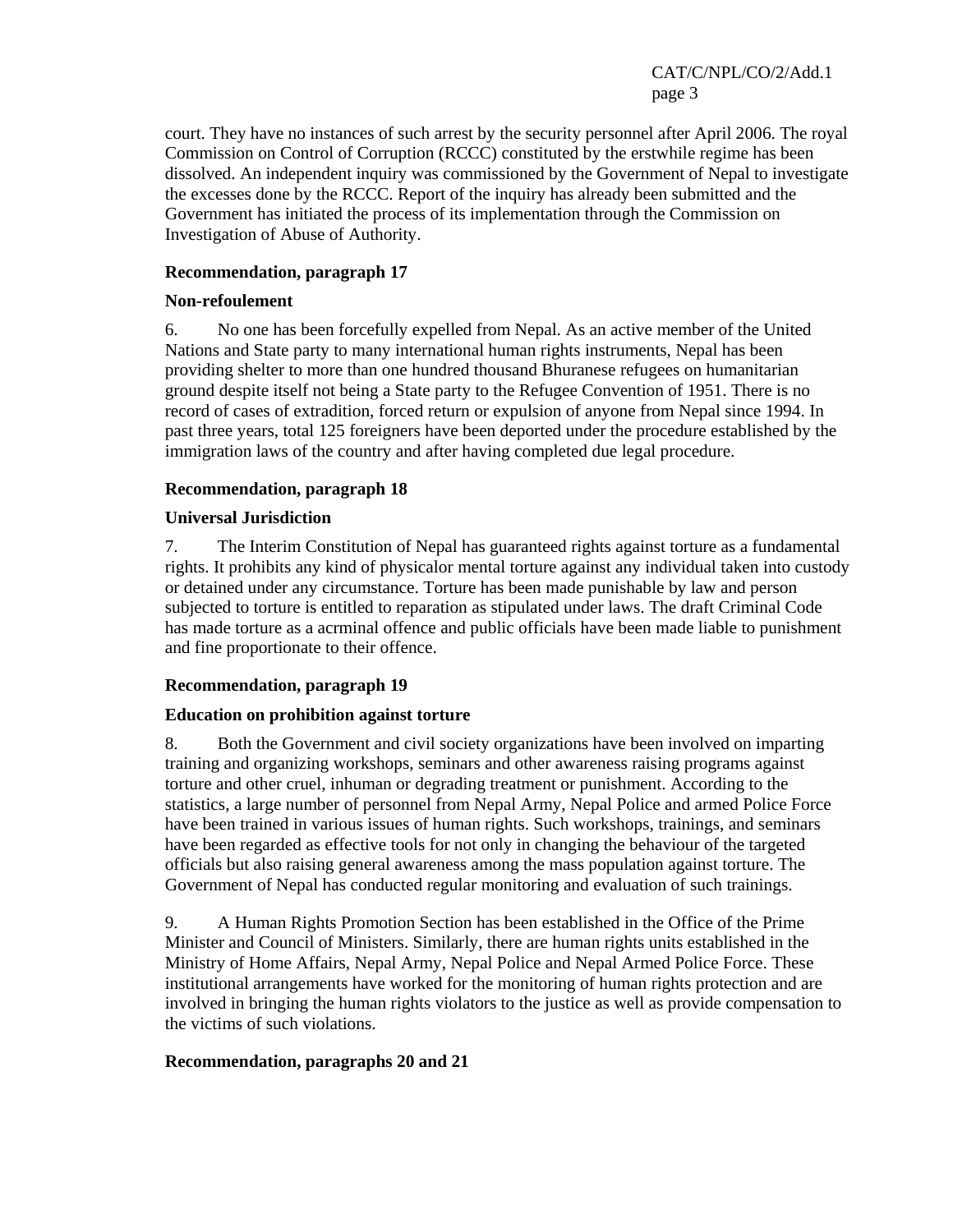## **Interrogation and detention**

10. The government is totally committed to follow the interrogation methods compatible with the provisions of the Convention. As per the Government Cases Act, 1993, all interrogations are conducted in presence of Government Attorney where there is no room for employing torture or any other methods prohibited by the Convention. Any official found guilty of employing torture have been made subject to stern departmental action.

11. Regular monitoring has been taken place to prevent and stop any kind of torture, ill treatment, violence, gender based violence, abuse against children and women. Appropriate legal action has been taken against any person found guilty of such acts. During the last year, 10 security personnel were punished on the charges of torture, 4 on the charge of employing excessive force and 4 more on the charge of murder. The new Act provides that any official tried under the charge of torture shall remain suspended from the job until the final decision of the case by the competent court.

12. There is no state of impunity in Nepal. The democratic government installed after the successful people's movement of April 2006 has taken the policy of employing high priority to the protection of human rights and not to condone impunity under any pretention.

13. At present there is not a single individual detained in the Army barracks. The incidence in the past should have to be viewed in the context of armed conflict in the country prevailed at tht time. Now this has been effectively ended. As far as the question of absence of systematic recording of the detainees is concerned, the Office of the Prime Minister and Council of Minister has arranged to maintain systematic of the people under preventive detention. The process is already in place.

14. Article 15 of the Government's Litigation Act, 1049 (1992) expressly has provided that any accused can request for his/her medical examination while in detention. People in detention or police custody has not been denied such facilities if he/she has sought it. To further improve the process of medical examination, the proposed draft law on torture has incorporated mandatory provision of medical examination before taking any individual into custody and at the time of release.

15. No one has been held in incommunicado detention and the Government has no policy of such practice under any circumstance.

16. The Government is committed to the compliance of the orders of the court. During the last tow years, total 1287 habeas corpus orders were issued from the courts. Security forces and police have been instructed to strictly comply with all judicial orders and alerted that noncompliance shall not be tolerated. The Government is sincere to extend all cooperation to the enforcement of the court orders and ensure its compliance.

17. There is separate juvenile bench established at all the 75 district courts in the country, which are also the courts of first instance/trial courts. This system is already in place and has begun to function.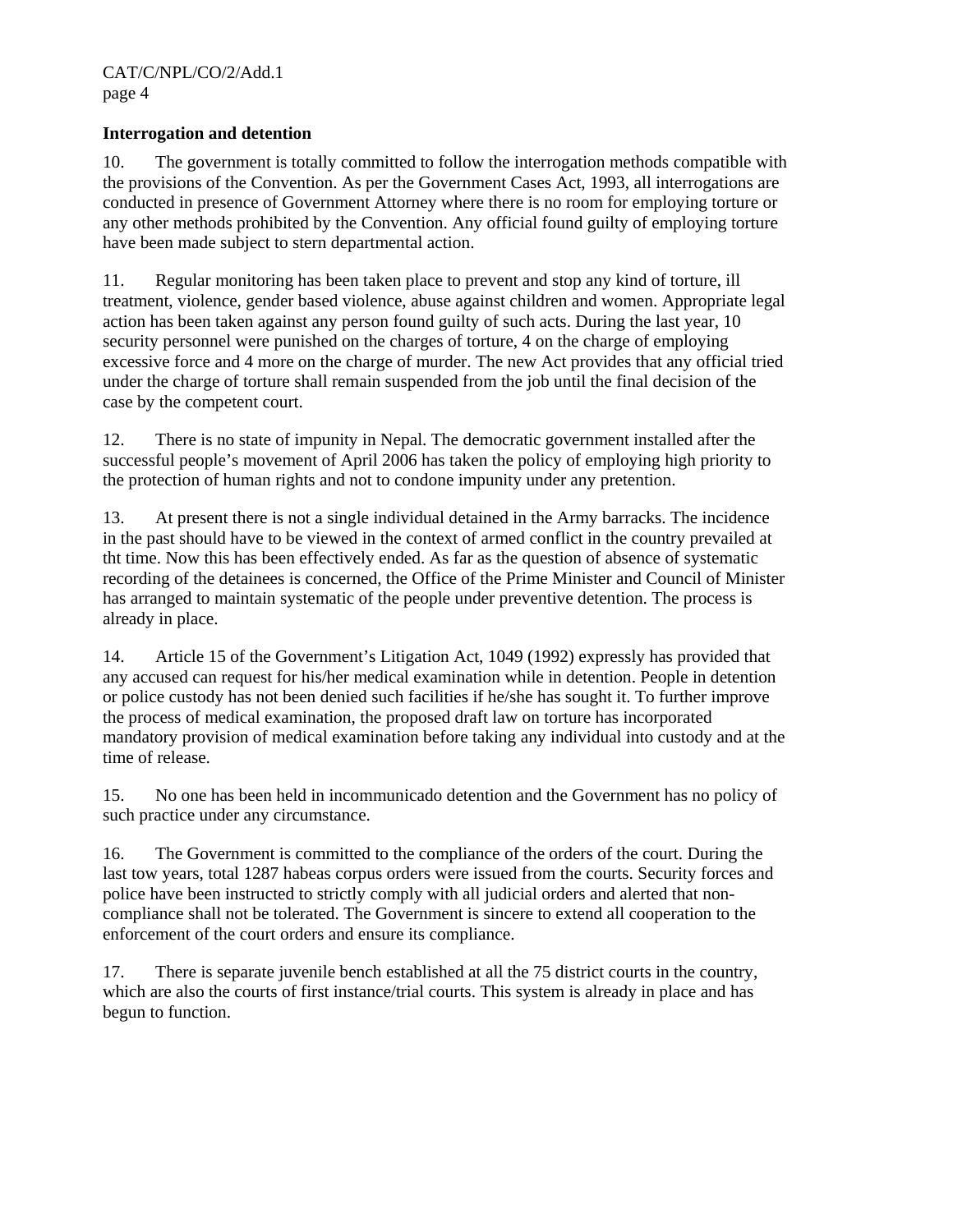#### **Recommendations, paragraphs 22 and 23**

#### **Systematic review of the all places of detention**

18. The National Human Rights Commission, Office of the High Commissioner of Human Rights and the International Committee of Red Cross have been provided with unfettered access to all places of detention.

19. The so called code of conduct for the NGOs floated by the Royal regime has already been scrapped by the democratic government and it no more exists.

#### **Recommendation, paragraphs 24 and 25**

#### **Impunity**

20. The Government of Nepal is fully committed to end torture and degrading treatment. Allegations of torture are seriously taken up and the persons found guilty of committing torture have been brought to justice. Actions have been taken against number of officials both in the police and army in this regard. On occasions, victims of torture have been awarded with compensation as per the verdict of the competent court of law.

21. No cases of torture have been reported after the political change in the country in April 2006 which demonstrates marked improvement in the situation and signifies fundamental change on the ground. Serious and resolute efforts are being made to end all kinds of torture and degrading treatment. The Comprehensive peace Agreement (CPA) signed between the Government and the Nepal Communist party (Maoist) on November 21, 2006 unequivocally prohibits arbitrary detention, torture and ill treatment and is committed to end impunity. The Interim Constitution of Nepal, 2007 commenced since  $15<sup>th</sup>$  of January this year has provided specific rights against torture which prohibits application of torture against any individual under arrest or detention for the investigation of crime or trial or any other reason. Torture shall be made punishable under law and the victim of torture shall be provided with compensation under the laws. The CPA also provides that no one shall be subject to arbitrary detention, kept in captivity or abducted. These provisions of the CPA and of the Interim constitution are strong testimonies that the State does not condone torture under any pretension nor is it a state policy to let the perpetrators go with impunity. The National Human Rights Commission as well as the Office of the High Commissioner for Human Rights and the representatives of the International Committee of Red Cross are allowed unhindered access to visit the prisons and places of detention.

22. Sustained efforts have been made to inculcate human rights values in the security personnel. They have been continuously sensitized to uphold the human rights and humanitarian law in the discharge of their duties. Clear directives have been issued to them to abide by the human rights obligations. Every military and security training course curriculum has a human rights package incorporated as an integral part of the syllabus. Any individual anomaly of human rights violations is taken seriously through departmental and punitive action against the perpetrators.

23. The draft Act on Torture has proposed to set up a separate entity to investigate the cases of torture.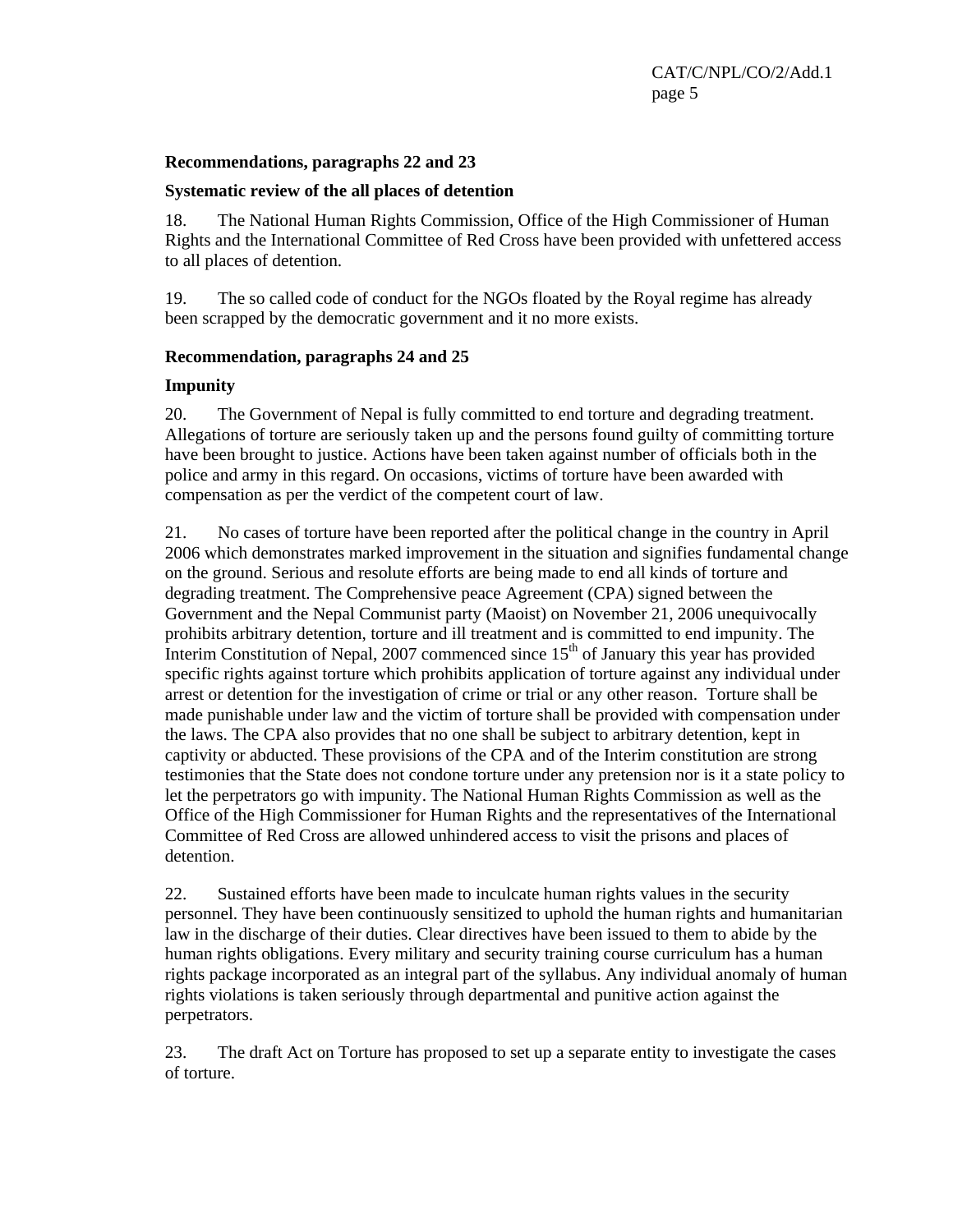CAT/C/NPL/CO/2/Add.1 page 6

## **Recommendation, paragraph 26**

## **Marginalized, disadvantaged groups or caste**

24. The Government of Nepal is seriously conscious of its responsibility to protect the rights of all members of the society, in particular people belonging to the marginalized and disadvantaged groups or castes. The Constitution and the laws of the country provide for equality before law. The practice of untouchability has been criminalized and is punishable under the laws. No Citizens are discriminated to enter in the service of the State be it civil service, military service or police service. A separate National Dalit Commission has been formed with the view of protecting and promoting the rights of the Dalit communities. Similarly, an independent National Foundation of Indigenous Nationalities has been formed for the protection and promotion of the rights of indigenous nationalities.

## **Recommendation, paragraph 27**

#### **Gender-based violence**

25. The amendments on some Nepal Acts 2006 has made sexual harassment punishable under the laws. This includes the Acts on Nepal Police and Nepal Civil Service. Separate Women's cells have been established in different police offices to deal with the cases of violence against women including the sexual violence, trafficking and other crimes against women. Departmental action has been taken to 11 police officials who have been found guilty of sexual harassment.

## **Recommendation, paragraph 29**

#### **Compensation on torture victims**

26. Compensation has been provided to victims of torture as per the decision of the competent courts of law. During the last year, 5 victims of torture have been compensated and additional 3 are in the process of being compensated. During this year, Hariraj Chilwal and Thmsher Rai (father of deceased Ganesh Rai) were compensated with amount or Rs. 75,000.00 and Rs. 100,000.00 respectively. The compensation procedure has been streamlined and there is no delay in the process as such once final decision of compensation has been delivered by the competent courts. Ministry of Home Affairs hosts a separate unit for the management of assistance to the victims of conflict.

#### **Recommendation, paragraph 30**

#### **Use of Statements made as a result of torture**

27. The courts in the country do not take statements made under intimidation, duress, coercion or torture as evidence e against the accused. Statements have to be made without duress and coercion and independently corroborated by independent and substantial evidence.

# **Recommendation, paragraph 31**

#### **Improvement of detention facilities**

28. Necessary work on the improvement of the physical infrastructures of jails in undergoing. A Bill has been produced to the Interim Legislature (Parliament) for the protection of the rights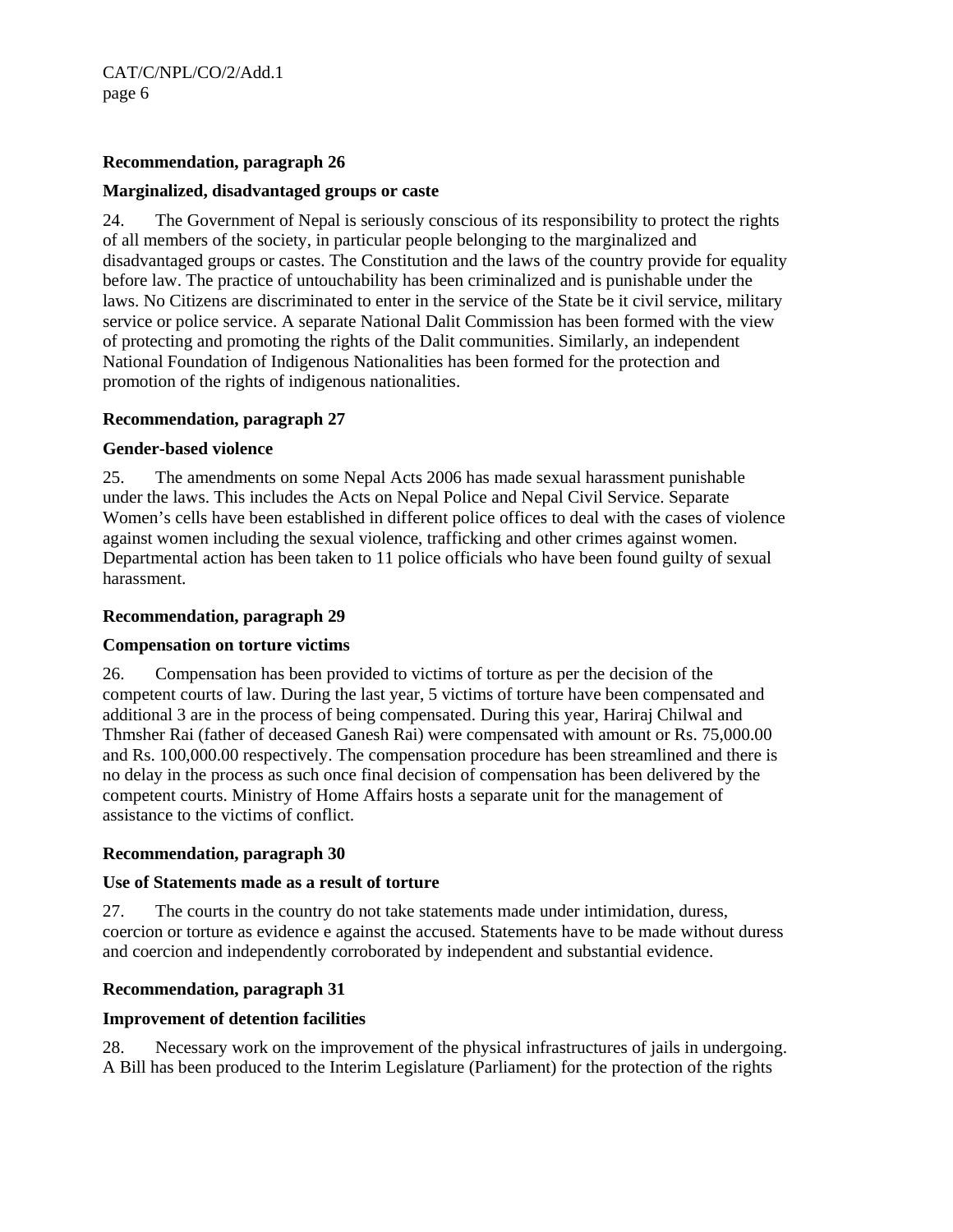of the convicted prisoners as per the international norms and standards, including the introduction of system of open jail and community service to the inmates under certain qualifications in order to allow them improve their past behavior and prepare grounds for their rehabilitation in the society after they complete the terms of their sentence.

## **Recommendation, paragraph 32**

## **Trafficking**

29. No officials are involved in the acts of trafficking. The Government has adopted series of both policy and programmes to control the crime of trafficking in persons in general and trafficking of girls and children in particular. Broad-based and multi-pronged strategies are in place to address this problem in its entirety that involves prevention, strengthening of administrative and law enforcement measures and, rescue and rehabilitation. Correspondingly, national laws have been formulated, amended and reformed and action plans devised to effectively deal with the problem. The Trafficking in Person (Control) Act, 1987, as amended in 2003 has incorporated harsher penalties to the culprits and elaborated provisions to address new complexities of trafficking.

30. Following an extensive consultation with different stakeholders, a National Plan of Action against Trafficking in Children and their Commercial Sexual Exploitation (NPA) was formulated. In July 2001, a thorough review of the NPA was undertaken in order to incorporate the changing dynamics of the trafficking in human being and new obligations evolving from the SAARC Regional Convention on Preventing and Combating Trafficking of Women and Children for Prostitution. The establishment of the Ministry of Women and Social Welfare in 1995, which has later expanded to include the component of children and renamed the Ministry of Women, Children and Social Welfare (MWCSW) in 2000, provided further impetus to strengthening institutional capacity of the Government in its fight against trafficking. The Ministry currently works as the national focal point for implementing the NPA and all other activities geared against the trafficking of women and children. A 16-member high level National Co-ordination Committee is in place, which includes representatives from various line ministries, including NGOs. Under the NCC there is a broad-based National Task Force, District Level Task Force in selected vulnerable districts. The District Task Forces co-ordinate and implement both preventive and curative activities against trafficking at the district level. Similarly, there is Village/Municipality Level Task Force, in the villages considered vulnerable in terms of trafficking of girls, comprising both government and civil society actors that conduct preventive activities and reduce the push factors of trafficking. Nepal Police has created a Women's Cell at its headquarters and in 19 other districts to effectively deal with the issues of violence against women, including the trafficking of women and children.

31. Cases of trafficking have been seriously prosecuted and culprits have been brought to the book. The followings are the examples of few cases of trafficking, wherein final judgment has been delivered by the Supreme Court and the culprits have been sentenced. There are numbers of cases to which prosecution is in progress whereas others are under adjudication in the courts.

a) Pasang Lama vs. H.M.G./N; Criminal case no. 560 of 2045 B.S. Held 20 years imprisonment.

b) Krishna Bahadur Ghalan vs. H.M.G./N / Lal Bahadur Moktan vs. H.M.G./N Criminal case no. 531/580 of 2045 B.S. Held 20 years imprisonment.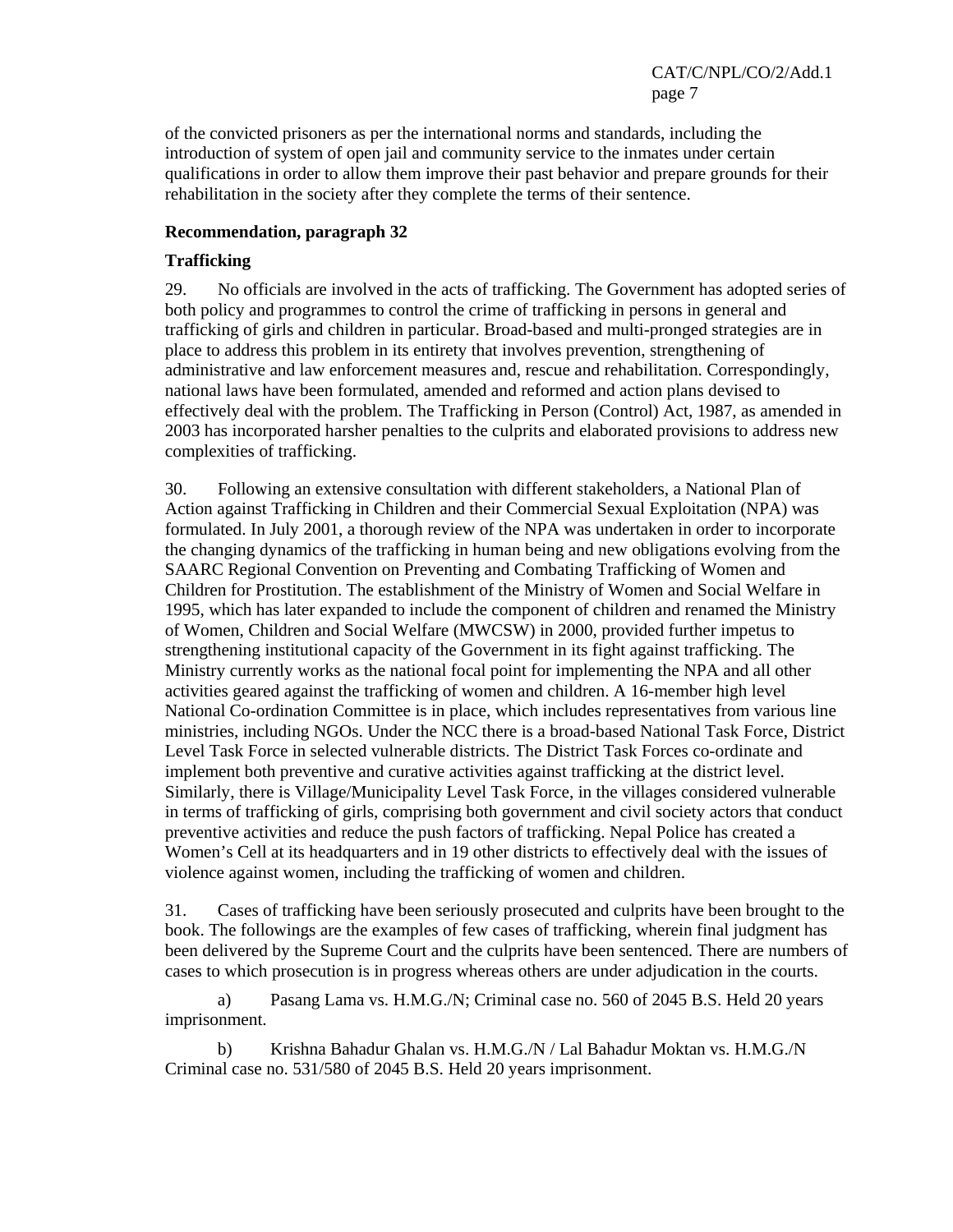CAT/C/NPL/CO/2/Add.1 page 8

c) Dal Bahadur Ghalan vs. H.M.G./N; Criminal case no. 321 of 2048 B.S. Held 20 years imprisonment.

d) Jivan Gole vs. H.M.G./N; Criminal case no. 1331 of 2053 B.S. Held 15 years imprisonment and fine of NRs 30,000.

e) Sim Bahadur Nepali alias Shyam Bahadur Nepali vs. H.M.G./N; Criminal case no. 2508 of 2057 B.S. Held 20 years imprisonment.

f) Chandra Prasad Bautam vs. H.M.G./N; Criminal case no. 2426 of 2057 B.S. Held 12 years imprisonment and fine of NRs 160,000

g) Ramesh Thapa Magar vs. H.M.G./N; Criminal case no. 3101 of 2058 B.S. Held 15 years imprisonment

h) Renuka Poudel vs. H.M.G./N; Criminal case no. 2843 of 2059 B.S. Held 20 years imprisonment.

i) Dhak Bahadur Tamang vs. H.M.G./N; Criminal case no. 2940 of 2059 B.S. Held 10 years imprisonment and fine of NRs. 32,000.

j) H.M.G./N vs. Madan Pariar alias Dane: Criminal case no. 2758 of 2059 B.S. Held 15 years imprisonment and fine of NRs. 160,000

k) Bhimsen Pariar alias Khajur vs. H.M.G./N; Criminal case no. 3235 of 2059 B.S. Held 12 years imprisonment and fine of NRs. 128,000

l) H.M.G./N, as per the complaint of Sumitra Aryal, vs. Rajesh Lama alias Raghu Criminal case no. 3232 of 2060 B.S. Held 5 years imprisonment and fine of NRs. 30,000

m) Ram Bahadur Magar vs. H.M.G./N; Criminal case no. 3002 of 2060 B.S. Held 12 years imprisonment and fine NRs. 128,000.

n) Nava raj Gamal Shrestha vs. H.M.G./N / Asha Ram Tamang vs. H.M.G./N; Criminal case no. 3004/3357 of 2060 B.S. Held 12 years imprisonment and fine of NRs. 240,000 to each person.

o) Uttam Lama vs. H.M.G./N; Criminal case no. 17 of 2061 B.S. Held 10 years imprisonment and fine of NRs. 56,000 to each person.

32. In view of the need for special care and protection of the victims of trafficking, the Ministry of Women, Children and Social Welfare has run a "women self-reliance and rehabilitation home" since 1998. Civil society organizations are being encouraged to run such centers. Many NGOs are doing this. In addition, many NGOs are working at the grassroots level for the prevention of trafficking.

#### **Recommendation, paragraph 33**

#### **Child soldiers**

33. No person under the age of 18 is recruited in the Nepal Army. The security forces have not used children as spies or messengers. Since the United Nations Mission in Nepal has been entrusted with the task of monitoring and registration of the arms and combatants of the Maoists as per the Comprehensive Peace Agreement between the Government and Nepal Communist Party (Maoist), it is understandable that no child soldiers can remain in the Maoist side as well.